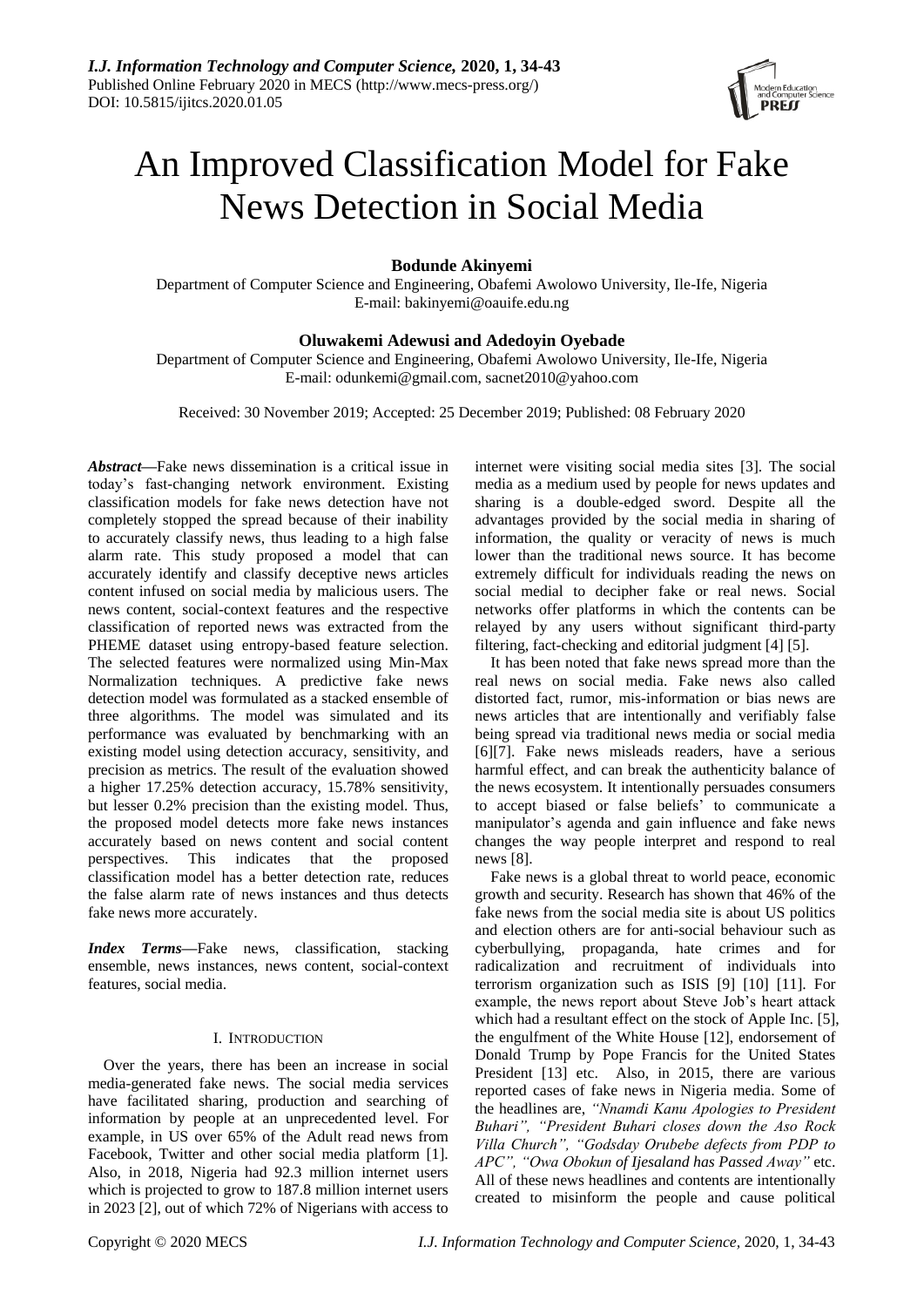tension.

Fake news are a constant menace to the social media users and the populace at large. Its resultant adverse psychological effects have caused anxiety, hatred and violence among the citizenry. The upsurge of fake news on social media has significantly deteriorated the Quality of Services (QoS) of the new media. This has attracted the urgent need for verifying the veracity of news content to decipher fake news from news content. To this effect, several solutions have been suggested to address the dissemination of fake news on the social media. Despite all these approaches, the spread of fake news have not completely stopped. Existing solutions lack the effective capability to accurately classify news. This degeneration has given rise to the research on the detection of fake news efficiently and accurately, hence this study.

The prediction of the chances of a particular news article to be intentionally deceiving is a challenging task. The traditional approaches which mostly rely on using lexical features or manual annotation by third parties to notify users, have only very limited success, due to the rate at which fake news is being generated and the rate at which it goes viral in few minutes, thus the need for automatic, computational fake news detection system [14] [15].

Several automated models have been developed for the detection of fake news on social media which either focuses on the News context models or Social context models. News content models focus on the content of the news in the detection of fake news while the Social context models focus on the social features and signals which is usually the interaction or response of news reader to the news content. Such automated model includes fake news characterizations on psychology and social theories, algorithms from a data mining approach. From the Data mining perspective, a general classification model for fake news detection includes feature extraction and model construction phases. The feature extraction phase aims to represent news content and related auxiliary information in a formal mathematical structure, and the model construction phase further builds machine learning models to better differentiate fake news and real news based on the feature representations [8].

Success has been achieved by implementing even quite simple artificial intelligence algorithms (such as naive Bayes classifier [16] [17], Logistic Regression [18] SVM [9] etc), neural networks algorithm (supervised or unsupervised learning approaches). These single algorithm solutions mostly are disadvantaged with the high false alarm rate problem leading to inaccurate classification. Based on some research works, it was observed that classification accuracy was significantly improved using more complex model [16] e.g. deep learning algorithms or using hybrid approaches [6] e.g. ensemble models. The researchers found that the hybrid algorithm performed slightly better than how they did individually. Despite these successes, it was noted that most existing hybrid fake news detection models are still unable to accurately classify news. The false positives

instances are usually high and true negatives instances are low.

From the literatures, it was established that the most effective approach to detect fake news based on news content and social content perspectives is by employing hybrid deep learning approaches. One of the recent and effective model was proposed in [24]. The model effectively minimized false positives as well as deliver better detection rates with an accuracy of 82% and intuitively identified relevant features associated with fake news stories without previous knowledge of the domain. However, the model being a supervised learning approach failed to construct a multitude decision at training time and also the variances used for classification of news was very high. These resulted to high false positive instances in the prediction.

Therefore, an improved fake news detection classification model that would incorporate both reinforcement and supervised approach is highly needed. Thus, in this paper, an attempt was made to develop an improved model with the capability of accurately detecting fake news on the social media platform by classifying news content as either real news or fake news using an hybrid approach of supervised and reinforcement learning approaches. This was with a view to assist the social media users in making decision to curb the dissemination of fake news on social media.

The rest of this paper is organized as follows. Section 2 covers the literature review while section 3 describes the methodology and presents the proposed architecture, section 4 discusses the results of the simulation. Finally, Section 5 concludes the study.

#### II. RELATED WORKS

Several hybrid algorithms have been developed for fake news detection using data mining methods. In [19], a framework was proposed by synergizing AdaBoost and SVM classifiers on topological, crowdsourced and content-based (Hashtags, Mentions, URLs, and Phrases with sentiment extraction) features to detect political misinformation at the early stage on Twitter. The classifier performed well as a supervised learning approach, but the extracted features were substituted for content. This study showed that the only supervised learning approach is not adequate for accurate fake news detection. In [20], a hybrid deep model was proposed to address the timely problem of fake news detection by incorporating the text, the response an article receives, and the users who source it. The model was able to address the timely problem of fake news detection. Meanwhile, it was only based on user behaviour and does not incorporate reinforcement learning and humans in the learning process and thus affected the accuracy of the detection. In [21], the identification of fake news on Twitter was formulated as a binary machine learning problem. The result showed that instead of creating a small, but accurate hand-labeled dataset, using a largescale dataset with inaccurate labels yields very good results. In [22], a tensor modelling of how to accurately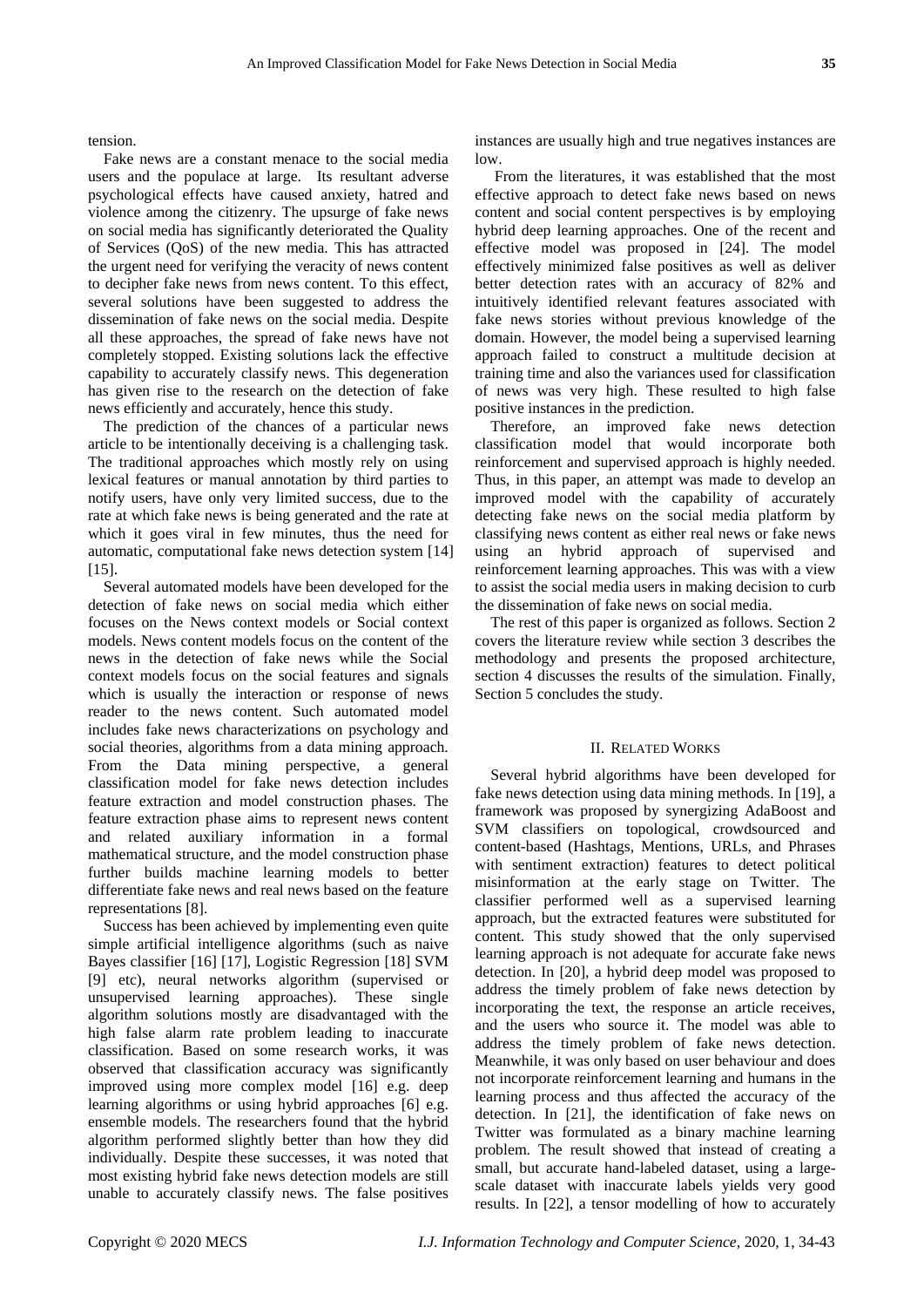distinguish different categories of fake news based mainly on the content, where latent relations between articles and terms were captured as well as spatial or contextual relations between terms, towards unlocking the full potential of the content was proposed. The proposed algorithm, a supervised learning approach was able to identify different news categories with corpus with a percentage of 80%, but with high false positives rate. In [23], the tensor decomposition ensembles model was proposed by clustering the news content of fake news articles into different categories. They were able to do this by capturing spatial relations between terms for each article. This was able to identify all different categories of fake news within the dataset. Therefore, it was noted in  $[19][20][21][22]$  and  $[23]$  that they are mainly supervised learning approaches. Though they all yield a good detection rate, but they have not completely stopped the spread because of their inability to accurately classify news.

In [4], a stacked ensemble of 5 independent classifiers in the context of the natural language processing was developed to detect fake news. The stack ensemble was a two-layer classifier architecture that leverages predictions from weaker slave classifiers as features to a stronger master classifier. The classification experienced a difficulty in which the test set was far greater than that of the development data split which impacted results. Also in some cases, multiple layers of neural networks are required for effective training of models. This revealed that a stack ensemble method of classifiers is appropriate to detect fake news accurately. In [24], a framework that detects and classifies fake news messages from Twitter posts using a hybrid of Convolutional Neural Networks and Long-Short Term Recurrent Neural Network models was proposed. The proposed work using this deep learning approach achieves 82% accuracy and intuitively identified relevant features associated with fake news stories without previous knowledge of the domain. The dataset used was limited because deep learning models such as CNN and RNN require much larger datasets. This framework revealed that accuracy of the fake news detection is better achieved using deep learning methods as compared to the conventional machine learning algorithms.

Despite all these encouraging results, there are still many open questions associated with fake news detection. One interesting direction would be to build models that will incorporate both unsupervised and reinforcement learning which could lead to more accurate and timely predictions.

#### III. METHODOLOGY

In this study, an improvement was made on the fake news identification on Twitter network model proposed by [24] in which the synergy of Convolutional Neural Networks and Long-Short Term Recurrent Neural Network models was proposed to detect fake news on twitter. A PHEME dataset containing 5,800 tweets was used. The model conceptualisation and the detailed algorithm of the proposed model are presented as follows:



Fig.1. Proposed Model Block Diagram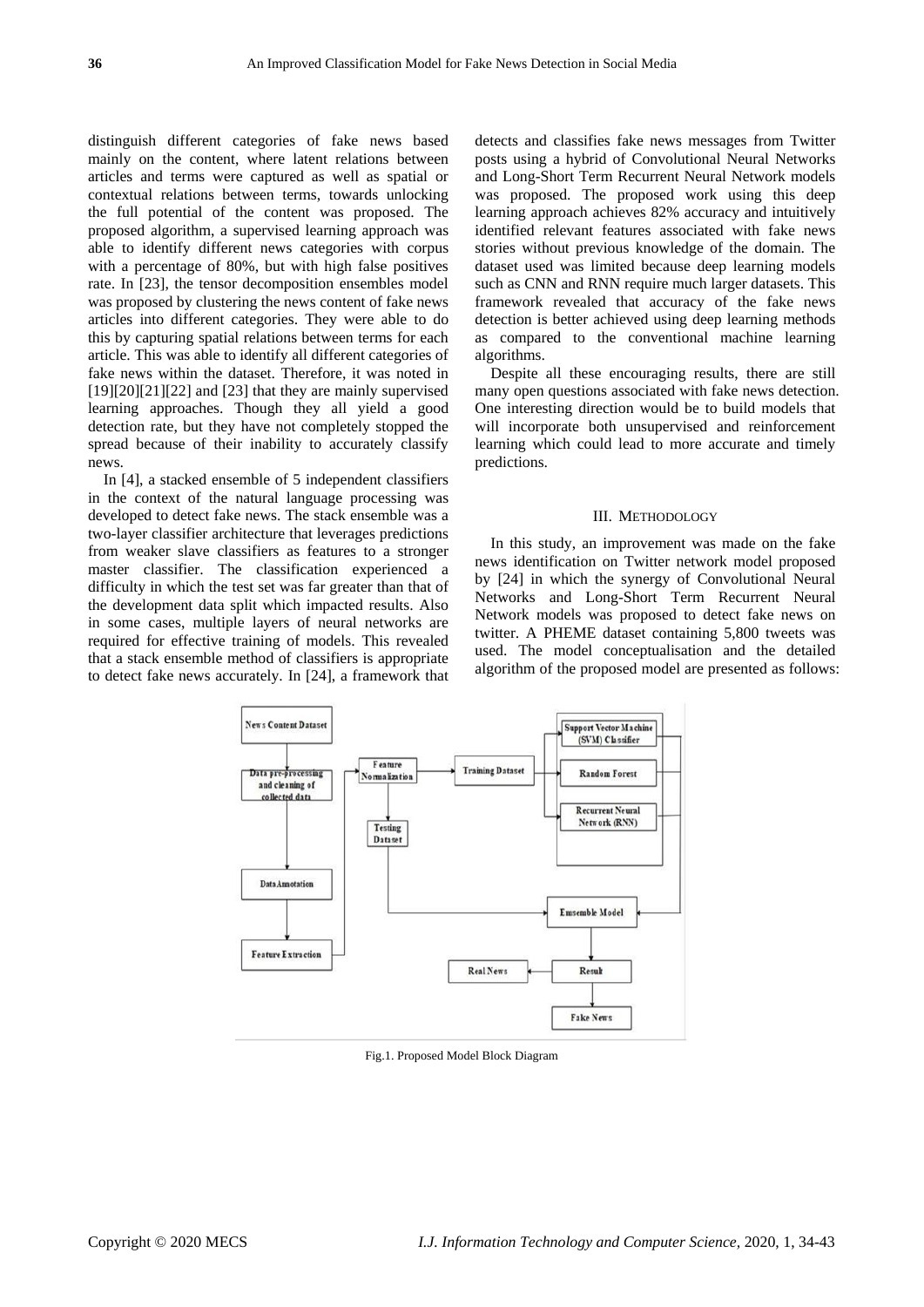

Fig.2. Block Diagram of Entire Fake News Classification Process

#### *A. Conceptual Model Description*

This proposed model uses a stacking ensemble method of three machine learning algorithms namely: Support Vector Machines (SVM), Recurrent Neural Networks (RNN) and Random Forest which are supervised machine learning algorithms as against the existing model which made use of a hybrid of Convolutional Neural Network and Recurrent Neural Networks algorithms. This method was adopted to improve the prediction rate of the classification model which in turn improves the ability of the model to accurately classify news as either fake or real news. The proposed conceptual block diagram for the classification model for fake news detection on social media is shown in Fig. 1 and the block diagram for the entire classification process is shown in Fig. 2. These Figures shows the details of the data collection and preprocessing phases involved in the model. This proposed model uses a stacking ensemble method of machine learning and deep learning algorithms in order to improve the prediction rate of the classification model which in turn improves the ability of the model to accurately classify news as either fake or real news.

#### *B. Model Development Process*

The stages applied to the development of the model is as follows:

- 1. Dataset used was obtained from PHEME fake news dataset and analysed to know the true state of the dataset, it was cleaned by removing special characters, html tags and other unclean texts.
- 2. Tf-idf was used to convert the cleaned dataset into vector. The labelled features which contains real news and fake news texts was converted to

numerical format using categorical encoding algorithm as shown in Fig. 3. This algorithm was employed to handle this since ensemble algorithms cannot process categorical variables and the performance of the proposed model depends on the function of encoded variables.

- 3. The dataset features were then normalized to ensure that the features are in the same scale to enhance the performance of the model
- 4. Relevant features were selected from the normalized dataset using entropy-based feature selection process. The selected features were then fitted into Support Vector Machine, Random Forest, and Recurrent Neural Network learning algorithms separately to generate the base models. The base models were fitted into the meta-model to generate the final model which is the stack ensemble model
- 5. The generated stack ensemble model now classifies the news instances into real or fake. The model was then tested with new network instances and the classification generated serves as the result of the model.
- 6. The performance of the model was then evaluated by benchmarking with the existing classification model [19] using detection accuracy, sensitivity, false alarm rate and precision as performance metrics.

## *a. Data Pre-processing*

The PHEME dataset which contains five major news events was stored in .csv format. Pandas was used to combine all the news events, it has a total of 103212 news instances which is the combination of original tweets and user reaction to the tweets.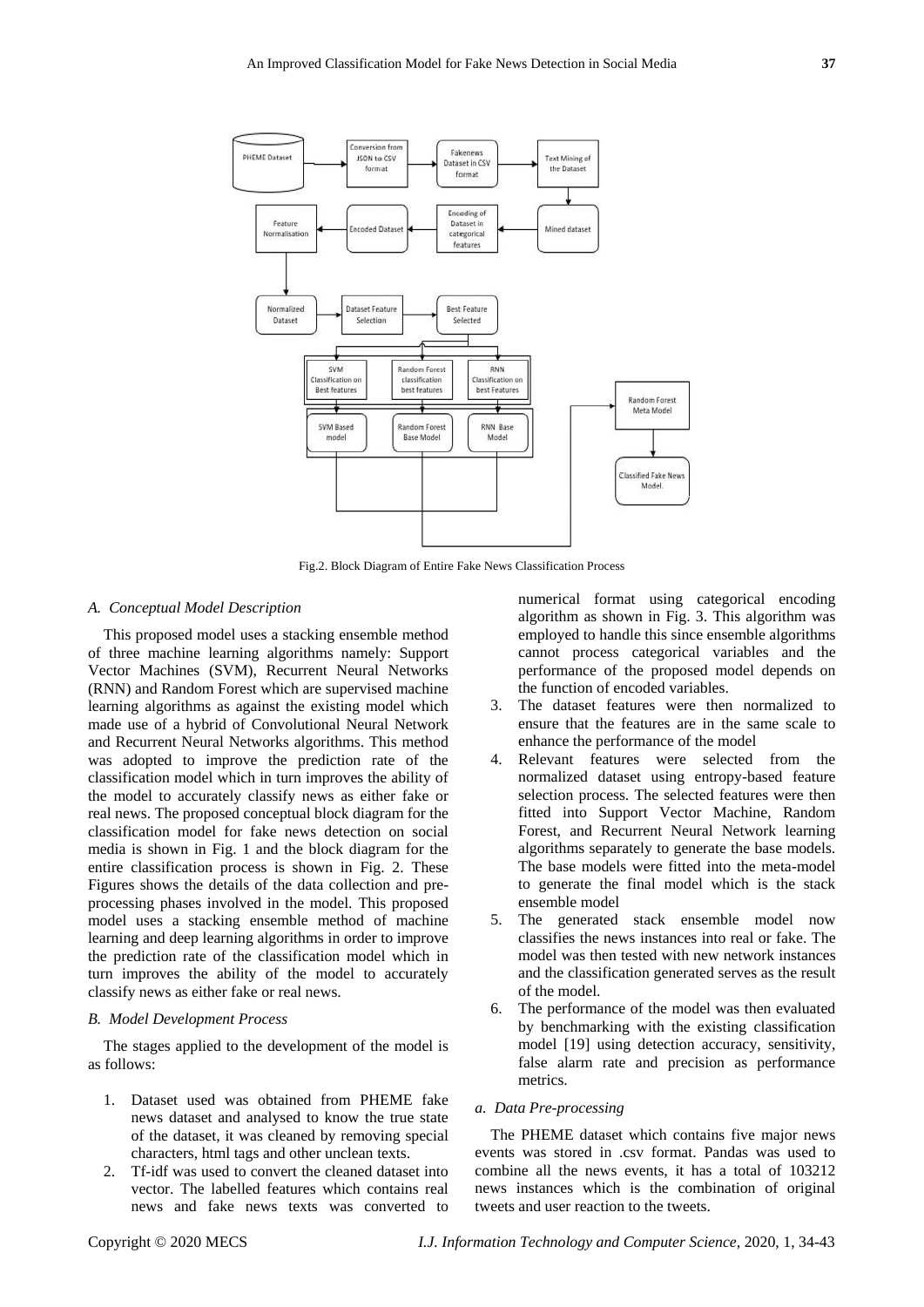The dataset has 34 features including the date the news event was created. The features are; coordinates created, favorite\_count, has\_url, hashtags\_count, id, in\_reply\_id in\_reply\_user, is\_rumor, symbols\_count, text, etc. The text features and target variable (is\_rumour) was used cleaned to be used for the classification model.

# *b. Feature Selection*

The dataset records used for this study is a multidimensional dataset containing features that are not relevant in formulating the proposed model. Thus, the need to do dimensionality reduction by selecting the best features from the high dimensional dataset. Mutual information gain features selection algorithm was employed in selecting the best features from the dataset based on the information gain.

#### *c. Text to Vector Conversion*

The bag of words generated after cleaning the dataset was further processed by converting to vectors using the Term Frequency- Inverted Document Frequency (tf-idf) tool as one of the texts to vector conversion tool in Python. This is an important step in developing a machine learning/deep learning model which will allow it to understand the dataset. The term frequency is the type of path that appropriates the counts of words present in the document and figures out the inequality between the documents. Each document is characterized by a vector that contains the word count. Each word count is transformed into the possibility of such word current in the documents. The idf is a statistical measure used in this study to evaluate how important a word is to a document in the dataset. It was used to measure the frequency of the time in the collection for weighting and ranking for words in the bag of words. Tf-idf as used in this study measure the sum of term frequency like number multiplied by term importance.

## *d. Feature Normalization*

The Vectorized dataset was normalized by giving all features an equal weight in other to decrease computation time and increase the detection accuracy of the proposed model in a pre-processing dataset for the machine learning model. The features are scaled into a specific range of 0 and 1 in other to ensure that all features are in the same scale. Min-Max normalization was used to scale the features from a range of values to a new range of values.

#### *C. Model Formulation*

The detailed algorithm of the proposed model formulation is as presented in Fig. 4. The formulation started with the identification of the spread of fake news as a problem on social media and ended with predictions of either fake or real news. The classification algorithm used to categorize each data into the class (Fake and real news) to identify the category or class to which each data will fall under is presented in Fig. 5. The algorithm of the stacking ensemble model, which revealed how the predictions from the individual algorithms are used as

features to build the proposed model is also presented in Fig. 6. This algorithm averages out noise from the classifiers to enable improved predictive accuracy performance of the model. The Support Vector Machine (SVM) algorithm, a supervised learning algorithm used for classification analysis is shown in Fig. 7. The main reason for using SVM is because the problem of fake news detection is not linearly separable. SVM was used to find the best separating hyperplane also called decision boundary. Also, to design a hyperplane that classifies all dataset into two classes i.e. training and testing dataset. SVM helps to label the datasets appropriately since mislabelling can decrease model performance. Random Forest which was used as the reinforcement learning method of the ensemble model operates by constructing a multitude decision at training time and also used to reduce the variances used for classification of news. The algorithm is presented in Fig. 8. By incorporating the reinforcement learning into the modelling process will enhance the detection rate of the model. The RNN algorithm was employed to model the sequence of the data in order to remember the all the inputs throughout the time of modelling. This helps to address the problem of overfitting, underfitting and leakage of the training dataset, to improve the prediction accuracy of the model. Thus, the pre-processed dataset was used to train each of the algorithms individually as base-level classifiers. The predictions of the three models are then used as inputs in a Random Forest algorithm (meta-classifier) to form the final ensemble model.

| Input: X(Dataset)                                                 |
|-------------------------------------------------------------------|
| Output: X, Identical Attributes of X                              |
| $1:$ begin                                                        |
| func textToNumbericConverter(df):<br>2:                           |
| $[row, column] = column values(X)$<br>3:                          |
| for each column in columns $(X)$ do<br>4:                         |
| tex digit vals = $\{\}$<br>5:                                     |
| 6:<br>func convertToInt(val):                                     |
| 7:<br>return tex digit vals[val]                                  |
| if col(type) $6 = (num)$ and col(type) $6 = (float)$ : then<br>8: |
| $df[cofloontents = df[cofl.values.tolist()$<br>9:                 |
| 10:<br>$uniqueelements = set(column contents)$                    |
| 11:<br>$x=0$                                                      |
| 12:<br>for unique in unique elements do                           |
| 13:<br>if unique not in tex digit vals then                       |
| tex digit vals[unique] = $x$<br>14:                               |
| 15:<br>$x + 1$                                                    |
| 16:<br>end if                                                     |
| 17:<br>$df[col] = list(mapconvertToInt, df[col])$                 |
| end for<br>18:                                                    |
| end if<br>19:                                                     |
| return df<br>20:                                                  |
| end for<br>21:                                                    |
| $df = textToNumbericConverter(df)$<br>22:                         |
| 23: end                                                           |

Fig.3. Categorical Attribute Encoding Algorithm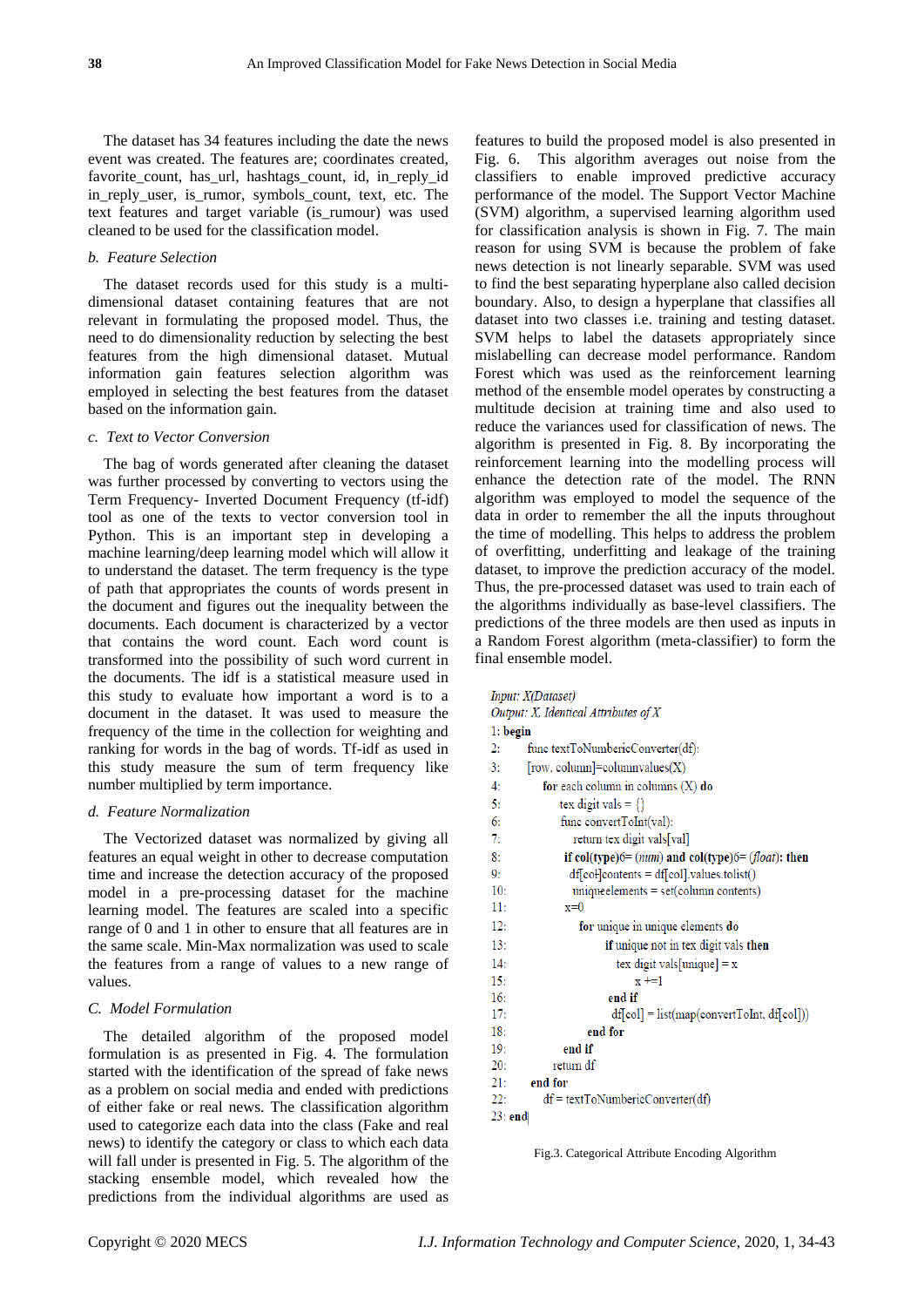- 1. Identification of fake news spread on Twitter.
- 2. Select a data source containing news contents<br>3. Data preprocessing cleaning and annotation
- 3. Data preprocessing, cleaning and annotation
	- Conversion of the dataset from JavaScript Object Notation *(.json*) to Comma Separated Value *(.csv)* format comprising of the user tweets and user reactions to the tweets.
	- Load the combined dataset into data frame in python using pandas
	- Extraction of text and target variable (is rumour)
	- columns from the dataset. Removal of HTML tags, characters and symbol.
	- Splitting of sentences in the text into individual words.
	- Removal of stop words from the text.
	- Replacing variation of words with the root words.
	- Converting text in uppercase to lowercase.
	- Creating bag of words from the cleaned dataset.
	- Encoding of string characters into numerical values using the categorical attribute encoding algorithm (Algorithm 1)

4. Feature Selection and Normalisation

Conversion of the bag of words into vectors using tf-idf

 $W_{t,d} = (1 + log(1 + tf_{t,d}))$ .log<sub>10</sub>N/df<sub>t</sub>

 Normalization of the vectors created from the bag of words using Min-Max normalization:

$$
Q = \left(\frac{p - Min(p)}{Max(p) - Min(p)}\right) * (N - M) + M
$$

where the value of P feature needs to be normalized into value Q.  $Min(P)$  and  $Max(P)$  is the minimum and maximum values of feature P respectively. *M* and *N* indicates Lower and Upper Values respectively in the new range. (0*,*1) is used to normalized the features of *P*, this make *Q* to be in the range 0 and 1

- Dividing the dataset into two i.e. Testing and Training dataset
- Calculation of the relevance of each feature to the label feature using Entropy Based (Mutual Information Gain) feature selection.
- Select Best Feature with Highest information gain using algorithm 3
- 5. Building the base models by applying Support Vector Machine (SVM), Random Forest (RF) and Recurrent Network (RNN) algorithms separately on the training dataset.
- 6. Applying the test dataset on the base models separately.
- 7. Stacking of the base models to form the meta model<br>8. Application of the smaller part of the dataset divided
- 8. Application of the smaller part of the dataset divided for testing the fake news stack model.

Fig.4. Proposed Model for fake News Detection

```
Input: Test datasets (M.j = 1,...,n), Meta model
Output: Classified Test dataset
     begin
1.
     Input Test dataset into meta model
\mathcal{L}3.
     for each Test dataset M.do
       Classify Test dataset class as is numour or rumour
4
     end for
5. Return classified Test dataset from the meta model
6.
    end
             Fig.5. Classifying Test Dataset
```


Fig.6. Stacking Ensemble Algorithm

```
Input: X: Training set. δ: Threshold.
Output: X_R : X_R \subset X_{sk}|X_R| \ll |X|Begin Train a decision tree T://
XR
Begins empty X_R \leftarrow NULL2. For each leaf \mathcal{L}_i of T do
3. for each opposite class neighbour \mathcal{L}_i do
4. If entropy of \mathcal{L}_i is low then
5. Use \mathcal{L}_j and \mathcal{L}_j to build X^+;
6. Compute ω
7. Add x_j \in \mathcal{L}_j to X_R according to (12);
8. end for
9. else
10. X_p \leftarrow X_p \cup \mathcal{L}11. end if
```

```
12. end for
```
Fig.7. Support Vector Machine (SVM)

| OUTPUT: Random Forest fake news classification model |  |  |  |
|------------------------------------------------------|--|--|--|
| <b>BEGIN</b>                                         |  |  |  |
| 1.<br>For each tree in the forest do                 |  |  |  |
| 2.<br>Sample N datapoints with replacement;          |  |  |  |
| For each internal node in the tree do                |  |  |  |
| Randomly sample m attributes ( $m = \sqrt{d}$ )      |  |  |  |
| Select the feature from this randomly selected set   |  |  |  |
| that provides the most information gain              |  |  |  |
| end For                                              |  |  |  |
| 3.<br>Return Fully grown decision tree               |  |  |  |
| 4.<br>end                                            |  |  |  |
| 5.<br>return Random Forest                           |  |  |  |
|                                                      |  |  |  |

Fig.8. Random Forest Classification

#### IV. RESULTS AND DISCUSSIONS

The proposed model was simulated and evaluated using Python 3.7.3 programming language with its machine learning library (i.e. Scikit-learn library). Jupyter notebook was used for the coding while Panda, a data analysis library was used for the pre-processing of the dataset. The detailed results are presented as follows.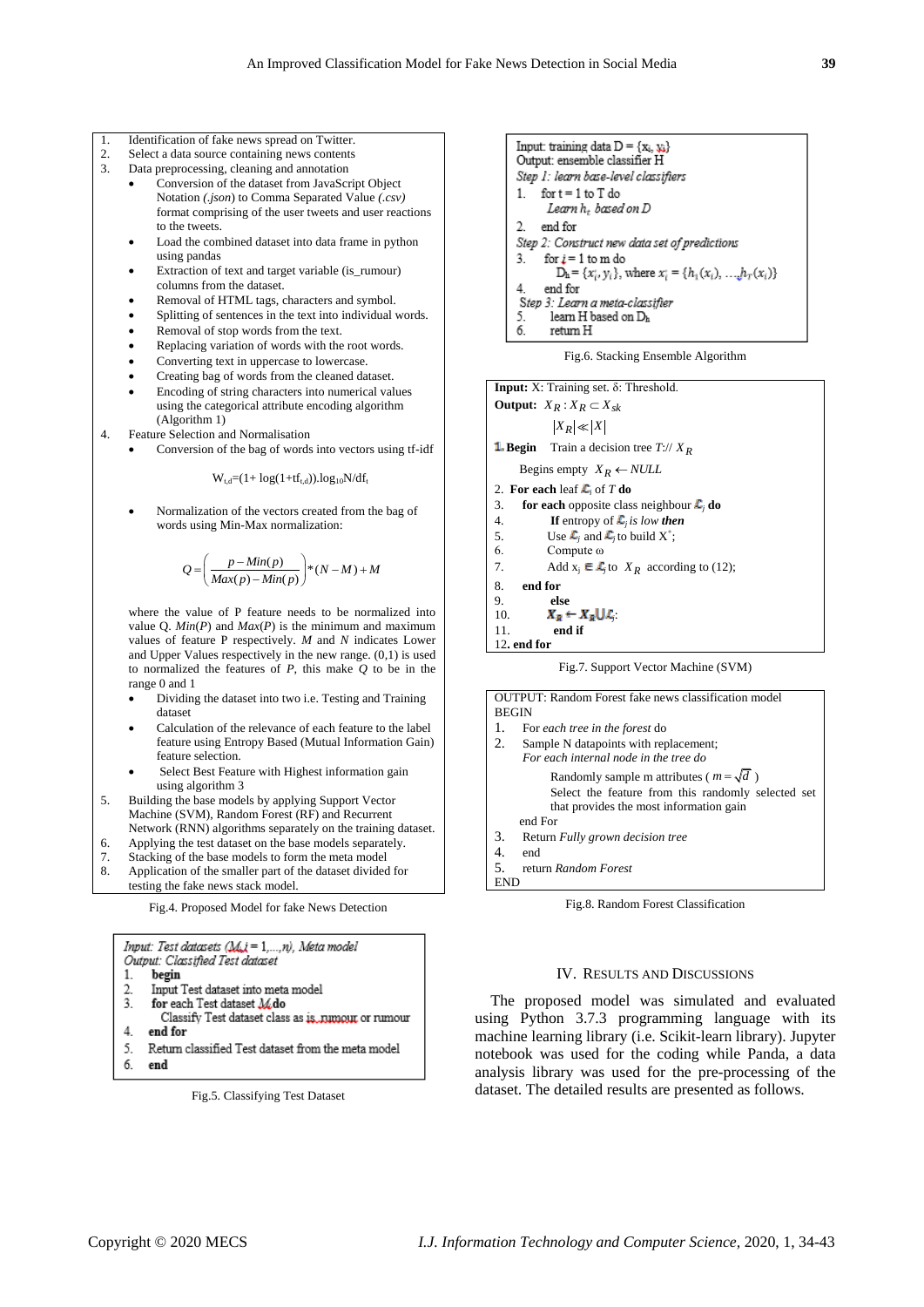#### *A. Data Pre-processing Results*

The PHEME Dataset contains source tweets and user reactions to the tweets have a total number of 103,212 news instances which has been classified into 31,430 fake news instances and 71,782 real news instances as shown in Fig. 9. The graphical representation of the proportion of source tweets to the user reaction of each news event is also presented in Fig. 10. The overall dataset was divided into eighty percent as training dataset and twenty percent as test dataset which are 82,569 and 20,642 respectively.

For validation of the dataset, cross- validation technique was applied using the *train\_test\_split* of the scikit-learn library. The eighty percent (82,569) of the dataset was further splited into 66,055 (80%) and 16,514 (20%). The 66,055 news instances were used to train the base classifiers and 16,514 news instances were used to test the base classifiers. The remaining news instances in the dataset (20,642) was used to test the stack ensemble model.



Fig.9. Bar Chart Showing the Proportion of Fake News to Real News.





## *B. Simulation Result*

The training dataset which is 66,055 (60% of the PHEME dataset) was used on each of the base learner classifiers. Twenty percent (20%) of the dataset which is 16,514 was used to test the base learner classifiers. The output of predictions of the base models was combined and used as input to train the Meta classifier which is Random Forest to get the final prediction of the stacking ensemble model. After developing the stack ensemble model, the remaining news instances in the dataset (20,642) was used to test the performance of the stack ensemble model.

The result from the confusion matrix in Table 1 showed that the proposed model was able to correctly classify 12,544 (87% of real news instances) as real news (i.e. True Positives (TP)), while 4329 (70% of fake news instances) was correctly classified as fake news instances (i.e. True Negatives (TN)). The result also showed that 1,885 (13% of real news instances) were misclassified as fake news instances (i.e. False Positives (FP)), while 1,885 (30% fake news instances) were misclassified as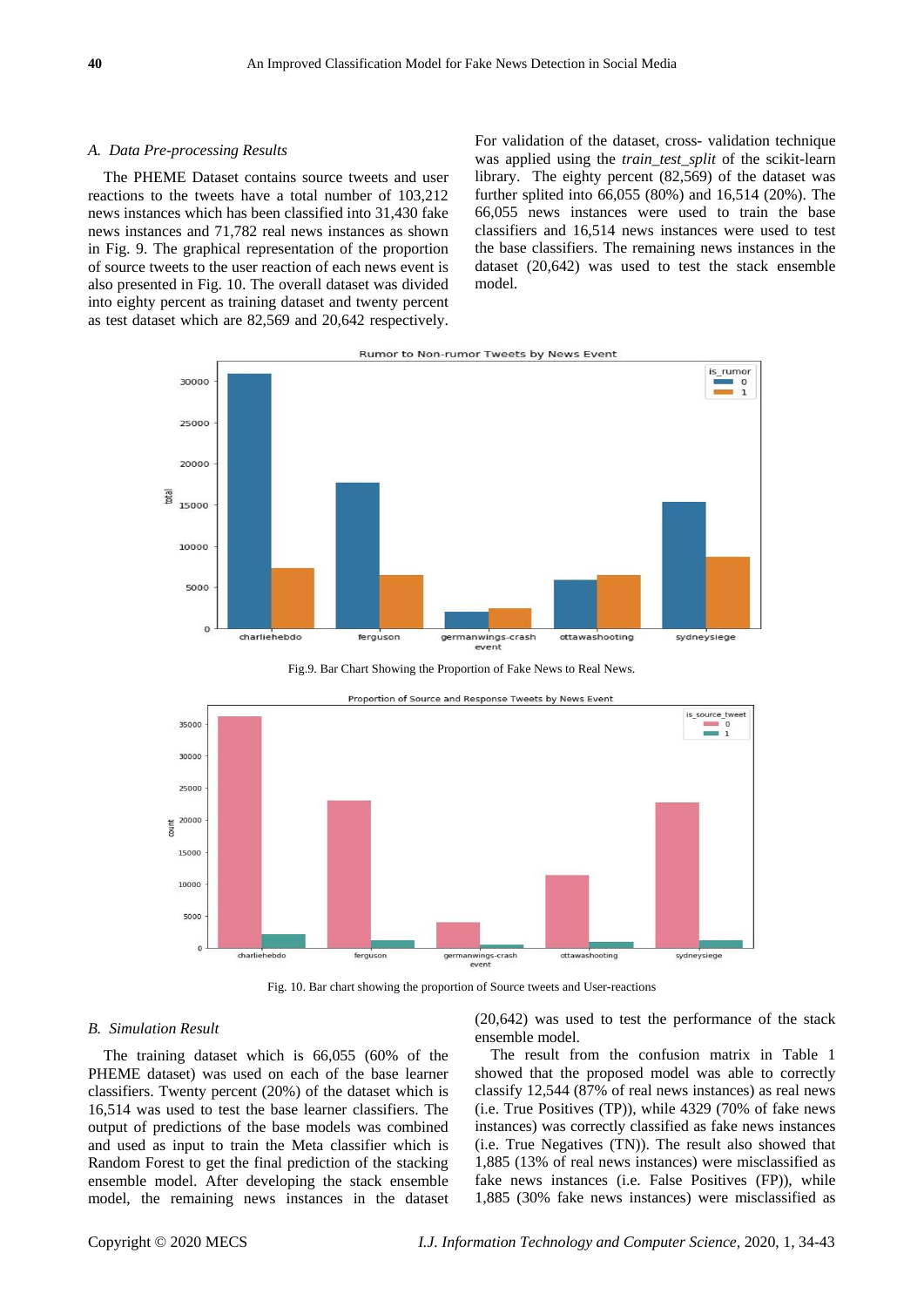real news instances (i.e. False Negatives (FN)). This shows that the proposed model detects fake news with a reduced false alarm rate.

The testing dataset was also fed into the existing model, the result from the confusion matrix as shown in Table 2, shows that 14,429 (100% of real news instances) were classified as real news. The existing model confusion matrix result also shows that the model was unable to detect any fake news instances as fake news, it then classified all 6,214 fake news instances as real news (i.e. False Positives), then, none of the real news instances were misclassified, this makes the existing model to predict with high rate false alarm.

| Table 1. Confusion Matrix Result of the Proposed Model |
|--------------------------------------------------------|
|--------------------------------------------------------|

|                       | <b>Real News</b><br>(Predicted) | <b>Fake News</b><br>(Predicted) |
|-----------------------|---------------------------------|---------------------------------|
| Actual<br>(Real News) | 12544(TP)                       | 1885(FN)                        |
| Actual<br>(Fake News) | 1885(FP)                        | 4329(TN)                        |

Table 2. Confusion Matrix Result for the Existing Model

|                       | <b>Real News</b><br>(Predicted) | <b>Fake News</b><br>(Predicted) |
|-----------------------|---------------------------------|---------------------------------|
| Actual<br>(Real News) | 14429(TP)                       | 0(FN)                           |
| Actual (Fake<br>News) | 6214(FP)                        | 0(TN)                           |

The result of the study showed that the stack-ensemble of SVM, Random forest and Recurrent Neural Network (base learners) have accuracy of 69.2%, 71.9% and 86.6% respectively while, Random Forest (metaclassifier) trained with the output of the predictions of the base learners has an accuracy and sensitivity of 81.9% and 82% respectively which is better than the existing model which has a percentage of 70%. The existing model was unable to detect any labelled fake news instances as fake news while the developed model recorded a precision of 82%. The simulation result showed that the developed model could detect more fake news instances than the existing model.

#### *C. Model Evaluation Results*

The performance of the proposed model was evaluated by benchmarking with the existing model [19] using detection accuracy, sensitivity, false alarm rate and precision as performance metrics according to [8]. All these performance metrics used were calculated using the result of the confusion matrix table which is categorized under true negative, true positive, false positive and false negative respectively as follows:

$$
Accuracy = \frac{TP + TN}{TP + FP + TN + FN} * 100
$$
 (1)

$$
Sensitivity = \frac{TP}{TP + FN}
$$
 (2)

$$
Precision = \left(\frac{TP}{TP + FP}\right) \times 100\tag{3}
$$

The result of the evaluation and their percentage difference is presented in Table 3. The table shows that the proposed model has a 17.25% higher detection accuracy and 15.78% sensitivity, but a lesser 22.2% precision than the existing model. The higher precision of the existing model emanated because the existing model was unable to detect any fake news instances as fake news, which led to the high positive rates.

Tables 4 and 5 show the screenshot of the classification for the proposed model and the existing model indicating precision, sensitivity, and f1-score. Fig. 11 showed the Area under Curve of 88% for the proposed model. Figs. 12 13 and 14 are the graphs for the precision and sensitivity that show the benchmarking results of the existing model and the proposed model respectively.

The evaluation results indicate that the proposed model is more sensitive and accurate to classify news as either fake or real than the existing model.

Table 3. Percentage Difference between the Existing Model and Proposed Model

| S/N           | Metrics     | Existing<br>model | Proposed<br>model | Percentage<br>difference |
|---------------|-------------|-------------------|-------------------|--------------------------|
|               | Accuracy    | 69.89%            | 81.9%             | 17.25%                   |
| $\mathcal{D}$ | Precision   | 100%              | 82%               | $-22.2%$                 |
| 2             | Sensitivity | 70%               | 82%               | 15.78%                   |

Table 4. Classification Table for Proposed Model

|              | Precision | recall | F <sub>1</sub> -score | Support |
|--------------|-----------|--------|-----------------------|---------|
|              | 0.87      | 0.87   | 0.87                  | 14429   |
|              | 0.70      | 0.70   | 0.70                  | 6214    |
| micro avg    | 0.82      | 0.82   | 0.82                  | 20643   |
| macro avg    | 0.78      | 0.78   | 0.78                  | 20643   |
| weighted avg | 0.82      | 0.82   | 0.82                  | 20643   |

Table 5. Classification Table for Existing Model

|              | Precision | recall | F <sub>1</sub> -score | Support |
|--------------|-----------|--------|-----------------------|---------|
|              | 1.00      | 0.70   | 0.82                  | 20643   |
|              | 0.00      | 0.00   | 0.00                  |         |
| micro avg    | 0.70      | 0.70   | 0.70                  | 20643   |
| macro avg    | 0.50      | 0.35   | 0.41                  | 20643   |
| weighted avg | 1.00      | 0.70   | 0.82                  | 20643   |



Fig.11. Area under Curve of the proposed model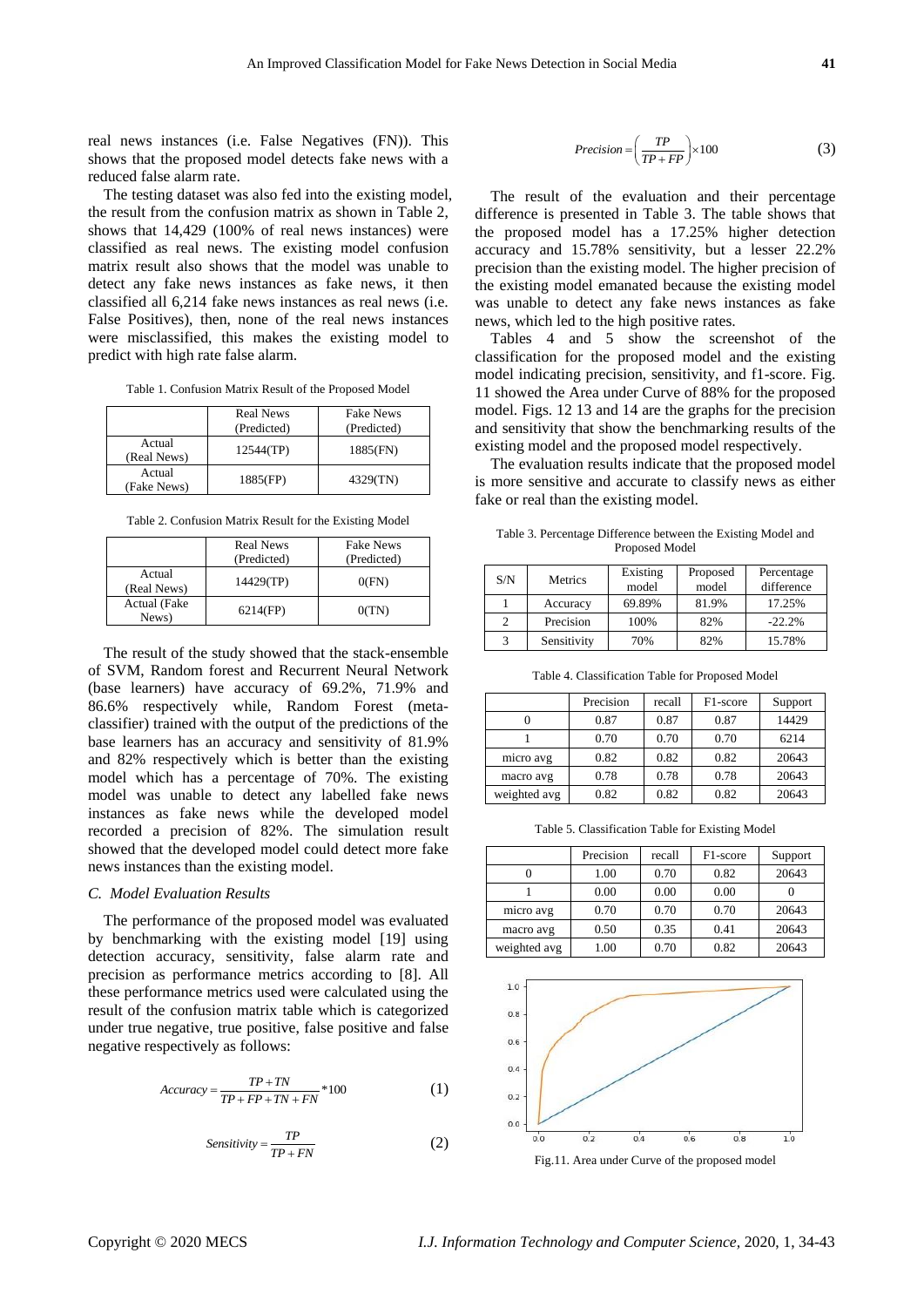

Fig.12. Detection Accuracy of the Existing and Proposed Model



Fig.13. Sensitivity of the Existing and Proposed Model.



Fig.14. Precision of the Existing and Proposed Model.

#### V. CONCLUSION

In this study, a classification model for fake news detection on social media using a stack ensemble method of three algorithms to increase the detection accuracy was developed. The proposed model was simulated and it was obvious in the results that the proposed model has a high reduction in the instances of false positives states and high detection accuracy and sensitivity rates, thus has a better performance in detecting fake news instances accurately. Therefore, the proposed model can be adapted by the Social media administrators to combat the spread of fake news. The future works is directed to having a model that will the address the timely prediction of the fake news in social media.

#### **REFERENCES**

[1] A. Perrin, Social Media Usage: 2005-2015. Washington, D.C.: Pew Internet & American Life Project. Retrieved October 12, 2015 from

http://www.pewinternet.org/2015/10/08/socialnetworking-usage-2005-2015/, 2015.

- [2] J. Clement, Number of internet users in Nigeria from 2017 to 2023. Available at https://www.statista.com/statistics/183849/internet-usersnigeria/, 2019.
- [3] Africa Practice. "Social Media Landscape in Nigeria." Last modified 2014. Accessed 16 June 2016. http://www.africapractice.com/wpcontent/uploads/2014/04/Africa-PracticeSocial-Media-Landscape-Vol-1.pdf, 2014.
- [4] J. Thorne, M. Chen, G. Myrianthous, J Pu., X. Wang, A Vlachos, Fake news stance detection using stacked ensemble of classifiers. Proceedings of the 2017 EMNLP Workshop: Natural Language Processing meets Journalism, 2017, pp 80–83, DOI: 10.18653/v1/W17- 4214.
- [5] S. Schifferes, N. Newman, N. Thurman, D. Corney, A. G¨oker, C. Martin, Identifying and verifying news through social media: Developing a user-centred tool for professional journalists. Digital journalism, 2014, 2(3):406–418.
- [6] K. Stahl, Fake news detection in social media. Available at

https://www.csustan.edu/sites/default/files/groups/Univers ity%20Honors%20Program/Journals/02\_stahl.pdf, 2018.

- [7] A. Ceron, L. Curini, S. M. Iacus, G. Porro, Every tweet counts? How sentiment analysis of social media can improve our knowledge of citizens political preferences with an application to Italy and France. New media & society, 2014, 16(2):340-358.
- [8] K. Shu, A. Sliva, S. Wang, J. Tang, H. Liu, Fake News Detection on Social Media: A Data Mining Perspective. ACM SIGKDD Explorations Newsletter. June 2017, 19(1): 22-36, 10.1145/3137597.3137600.
- [9] B. D. Horne, S. Adali, This just in: Fake news packs a lot in title, uses simpler, repetitive content in text body, more similar to satire than real news. In proceedings of the Eleventh International AAAI Conference on Web and Social Media, 2017.
- [10] C. Silverman, Here are 50 of the biggest fake news hits on Facebook from 2016. BuzzFeed, https://www.buzzfeed.com/craigsilverman/top-fake-newsof-2016, 2016.
- [11] E. Ferrara, Manipulation and abuse on social media by emilio ferrara with ching-man au yeung as coordinator. ACM SIGWEB Newsletter Spring, 2015, 4.
- [12] J Keller, A fake AP tweet sinks the DOWfor an instant. Bloomberg Businessweek, 2013.
- [13] F. Álvaro, O. Luciana, The current state of fake news: challenges and opportunities. Procedia Computer Science, 2017, 121:817-825, DOI: 10.1016/j.procs.2017.11.106.
- [14] X. Zhou, R. Zafarani, Fake News: A Survey of Research, Detection Methods, and Opportunities. ACM Comput. Surv, 2018, 1:1- 40.
- [15] Y. Wu, P. K. Agarwal, C. Li, J. Yang. Toward computational fact-checking. Proceedings of the VLDB Endowment, 2014, 7(7):589-600
- [16] M. Granik, V. Mesyura, Fake News Detection Using Naive Bayes Classifier. 2017 IEEE First Ukraine Conference on Electrical and Computer Engineering (UKRCON), 2017: 900-903.
- [17] V. Qazvinian, E. Rosengren, D. R. Radev, Q. Mei, Rumor has it: Identifying misinformation in microblogs. In Proceedings of the Conference on Empirical Methods in Natural Language Processing, 2011:1589–1599.
- [18] W. Ferreira and A. Vlachos, Emergent: a novel data-set